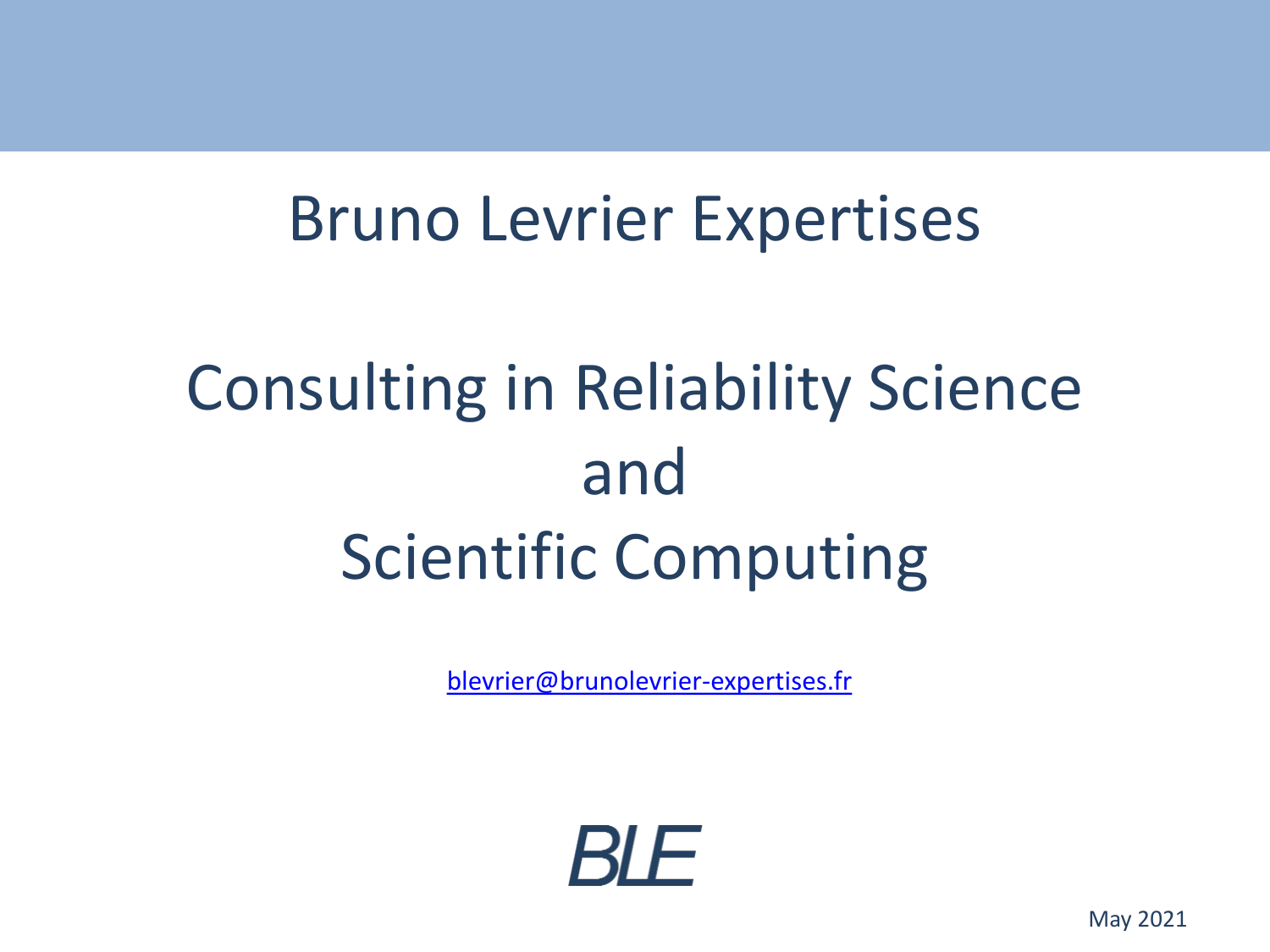### EXPERIENCE

Bruno LEVRIER, 46 years old, Freelance consultant

#### **Cursus**

MsC in Reliability and Quality of electronic devices and systems (DESS QFiab - University of Bordeaux, 2000)

#### Background

18 years of experience in microelectronic technologies – devices – Packaging & Assembly – Failure analysis – Multiphysics simulations. 15 R&D European programs

#### Enterprise

Company founded in May 2016

#### Network

Alpha RLH (French cluster - Laser and RF technologies) IMAPS France (General secretary since 2017) IEEE CPMT Aerospace Valley (French cluster - aerospace industry)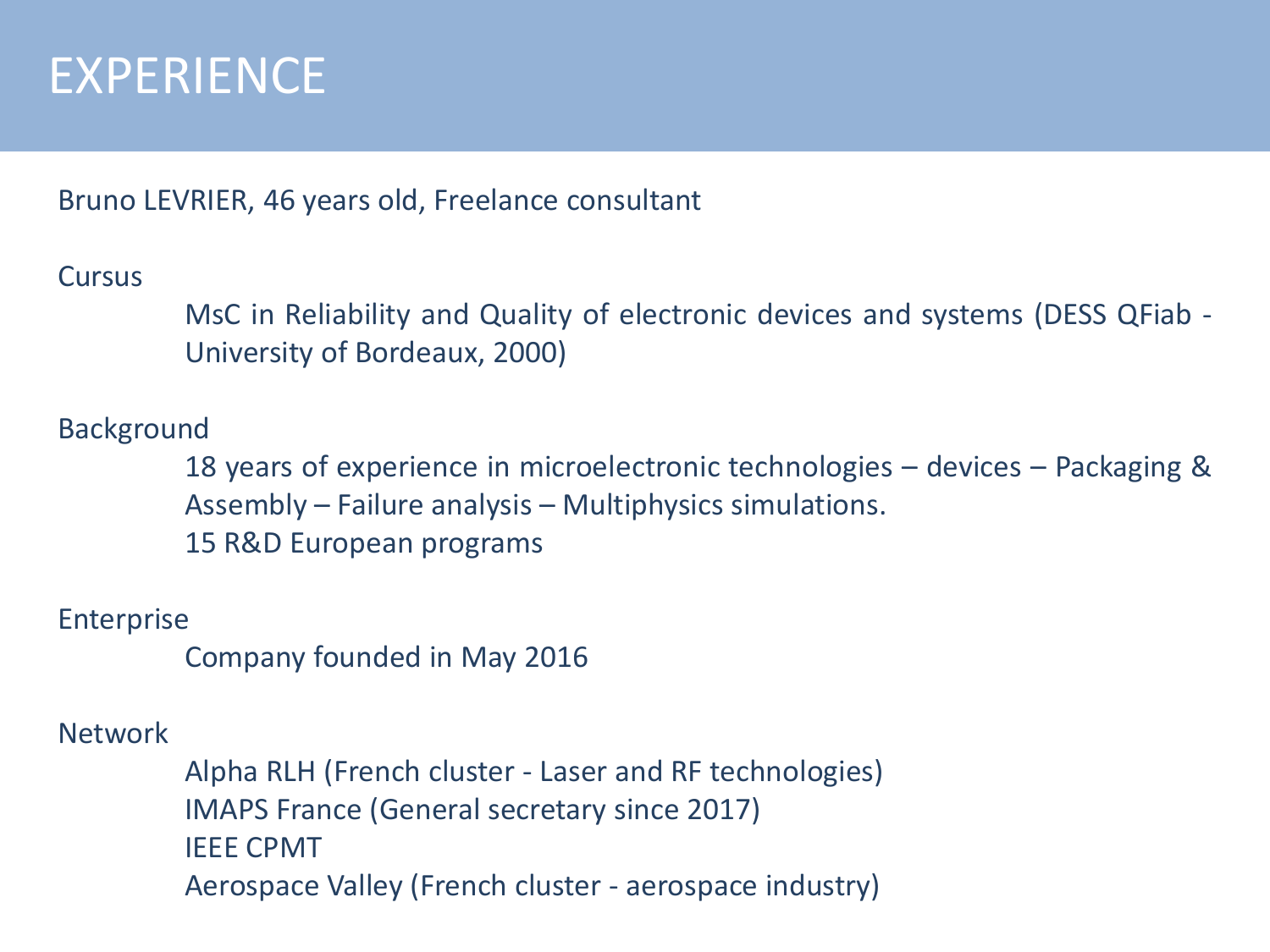# SCIENTIFIC COMPUTING & SIMULATIONS

Multiphysics simulation of mechanical – thermal – thermomechanical – electric phenomena.

Modelling of damage mechanism (plasticity, creep, wearout), determination of fatigue model and lifetime law for microelectronic assemblies and interconnections.









Signal and Image processing – Time Frequency methods (wavelet) for NDT analyses (Ultrasound and X-ray tomography).

Statistical and mathematical methods for experimental data analysis.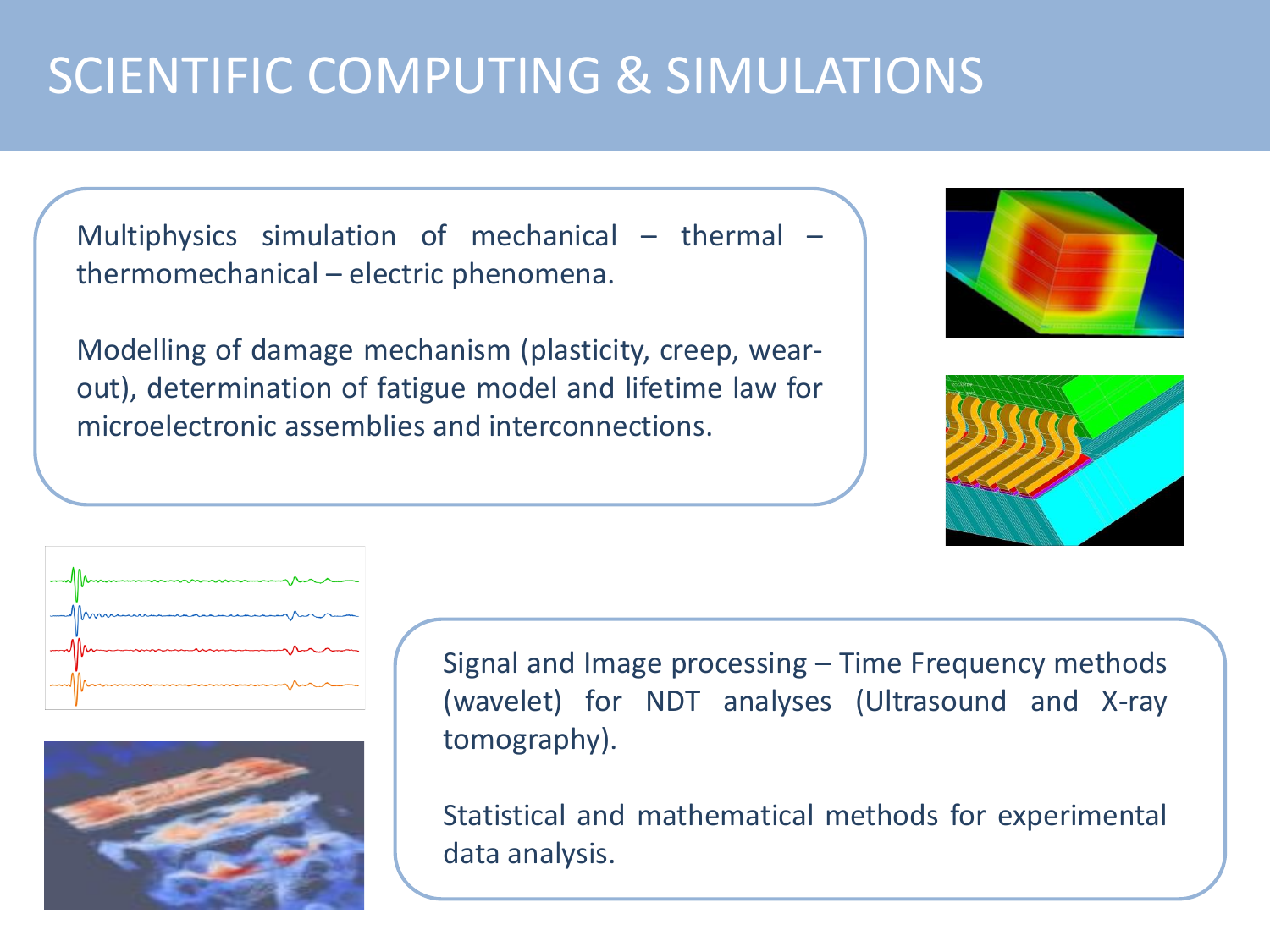### Simulations - Help for design & fabrication

Modelling of YAG laser welding of Kovar laser lens holder



Modelling of AT-cut crystal piezoelectric resonance after assembly



Modelling and scaling of tensile tests for adhesives in aeronautic domain

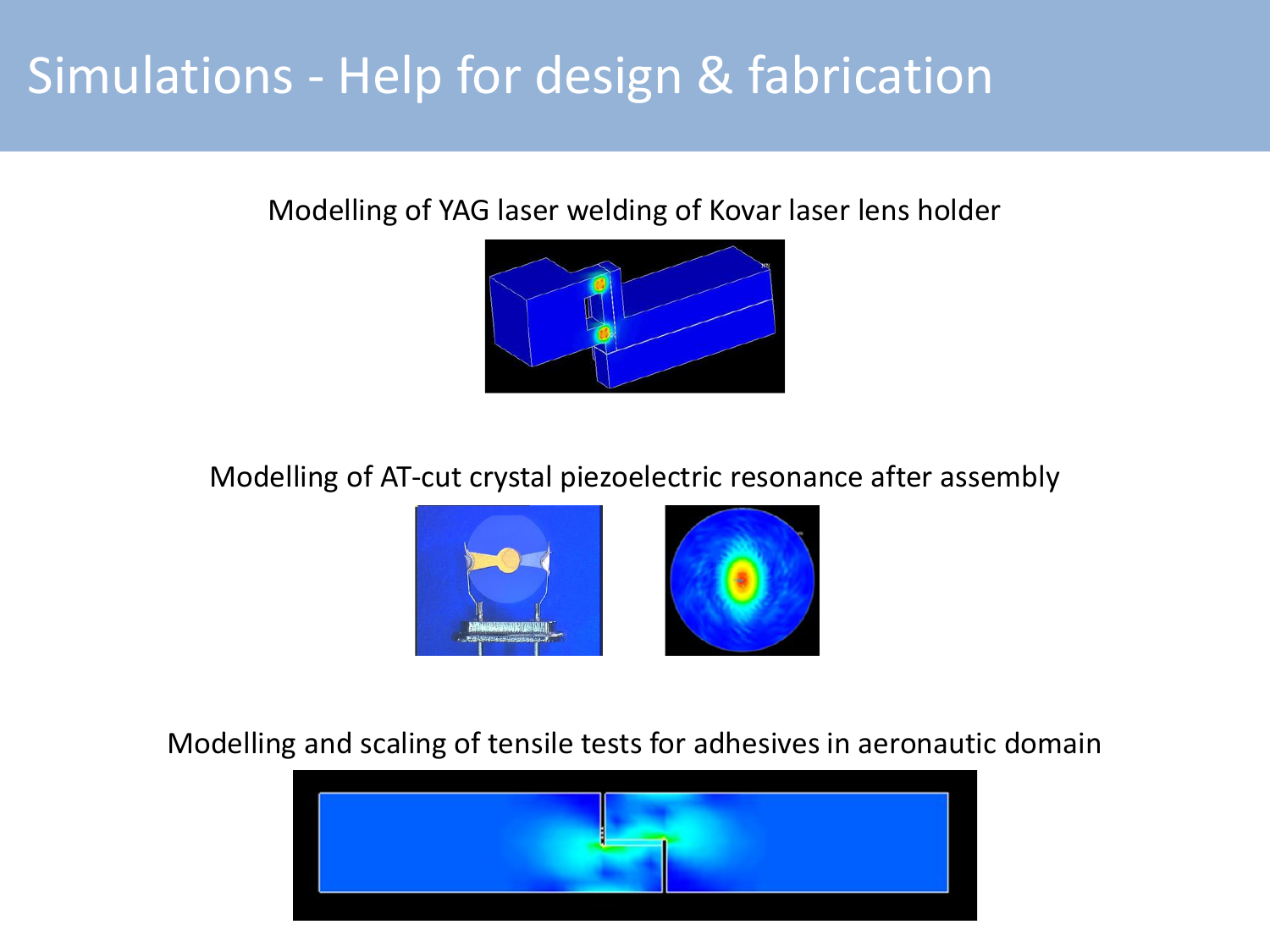# Simulations - Thermal and mechanical performances



Modelling of modal response in sensor device during vibrations tests



Thermal dissipation modelling in 3D memory module (1/8 symmetry)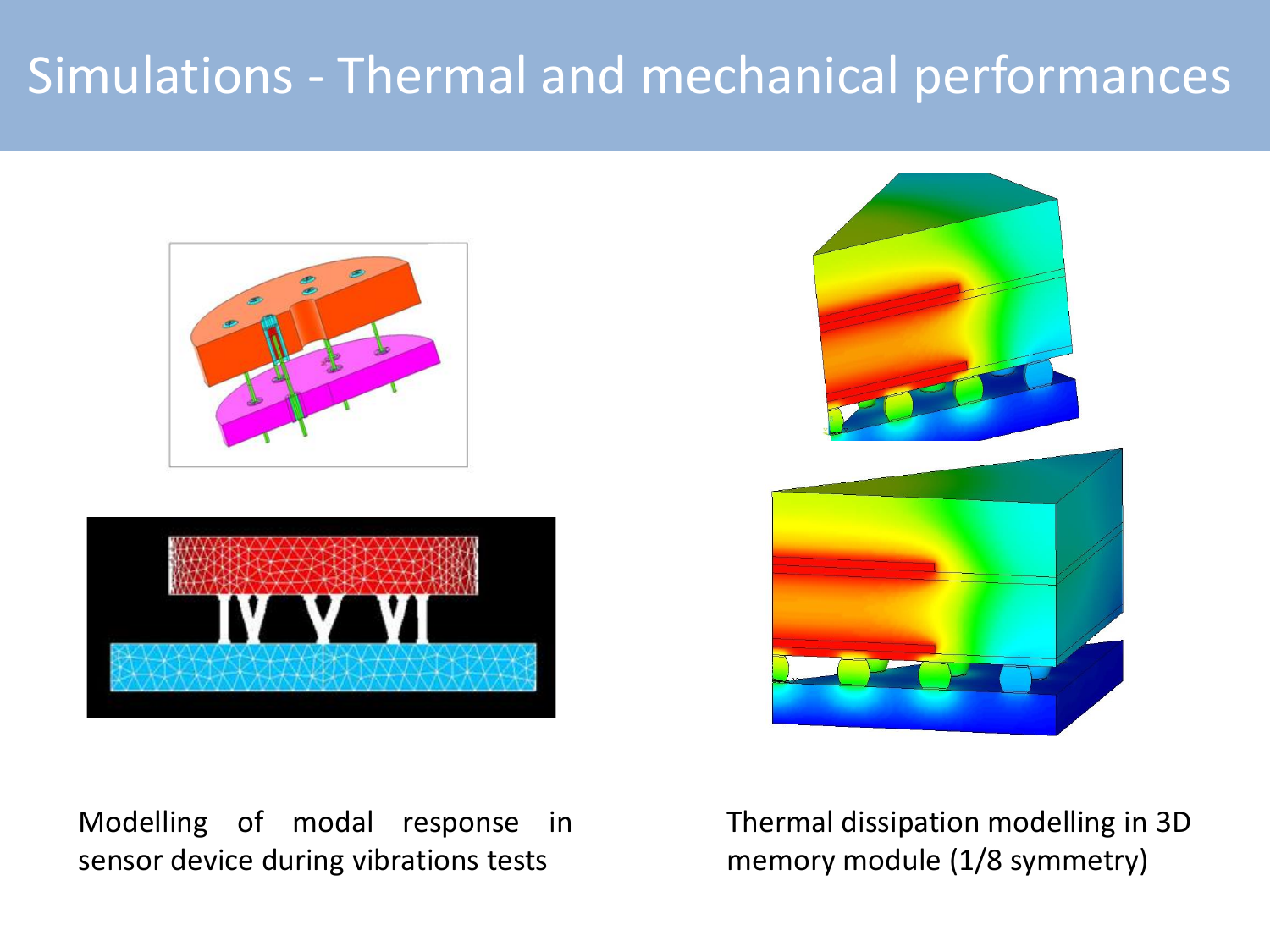# Simulations - Early failures and fatigue





Modelling of solder joint failure within TO-220 during thermal cycling and power cycling



Von Mises stress



Modelling and mapping of residual mechanical stress within 3D silicon dies at Cu Through Silicon Via level after annealing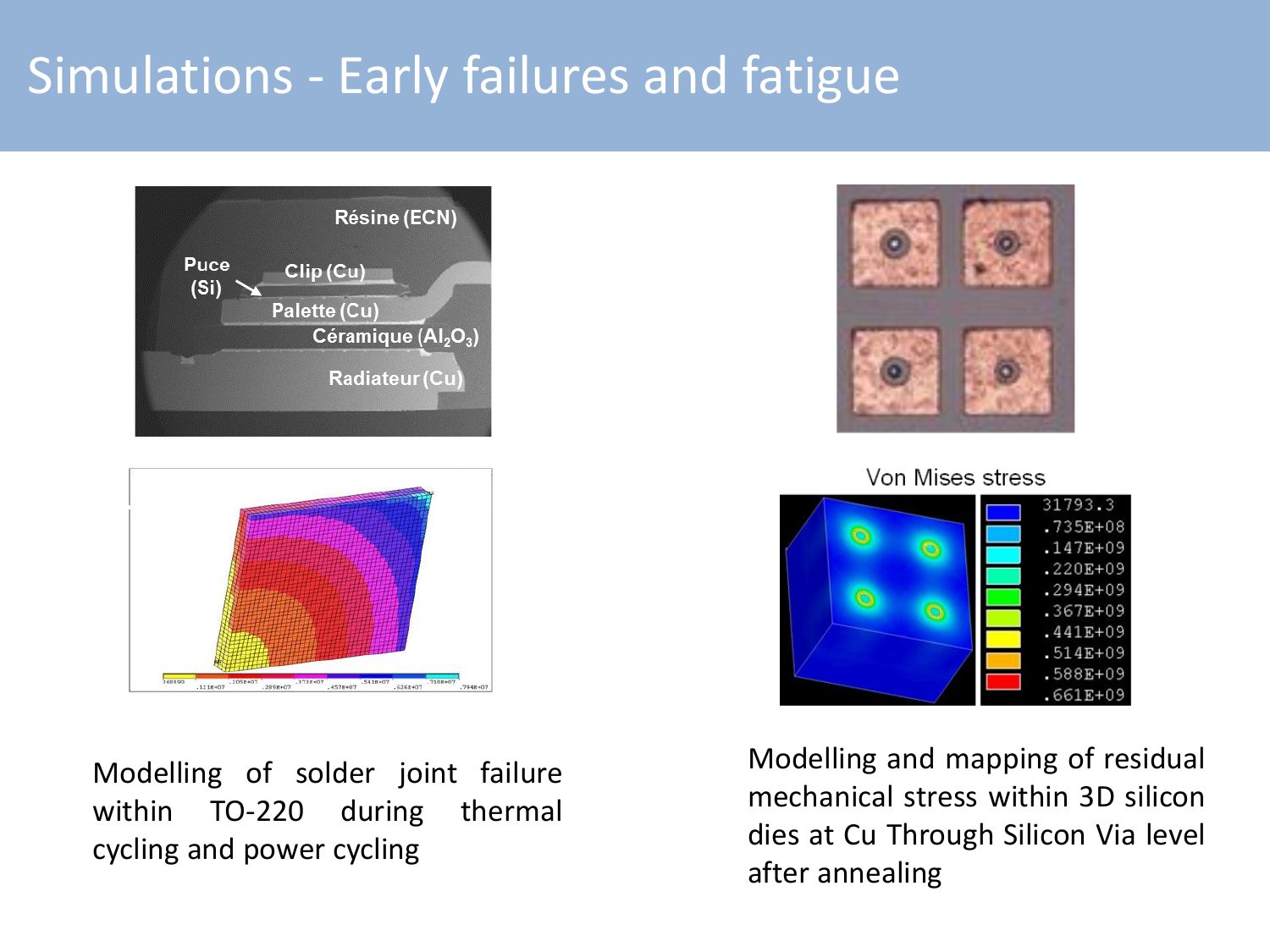### RELIABILITY OF TECHNOLOGIES

Problem Solving, Methodologies for reliability assessment (Physic of Failure, MIL-HDBK, FIDES).

Technological survey and bibliographic analysis (devices, process, materials, Failure and wear-out mechanisms, technologies, harsh environments).

Reliability improvement (DfR Design for Reliability, DoE Design of Experiment - Taguchi)

Design of electronic benchs and measurement (electronic, mechanic, acoustic, optic).

Machine Learning & Big Data techniques for data analysis in reliability domain and Prognostic & Health monitoring in avionics.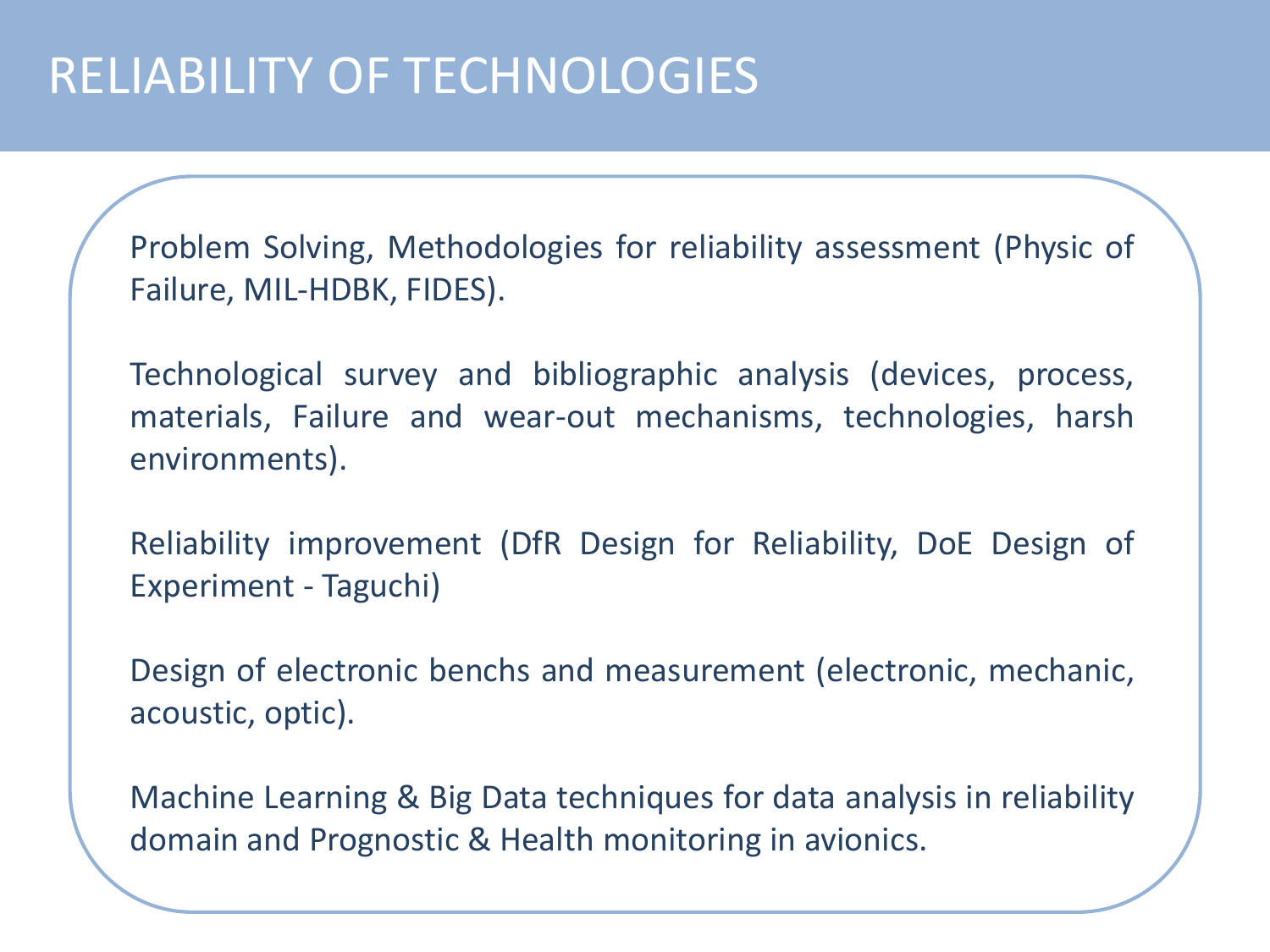### Quartz resonator – High temperature reliability

Impedance Spectroscopy for Failure Analysis – Ageing parameters Impact of wear-out of silver adhesive between kovar clip and crystal lens Correlation of Impedance signature (dispersion) with Optical and SEM inspection

Optical inspection



**Evolution of R parameter for 60 MHz xtal**



SEM analysis

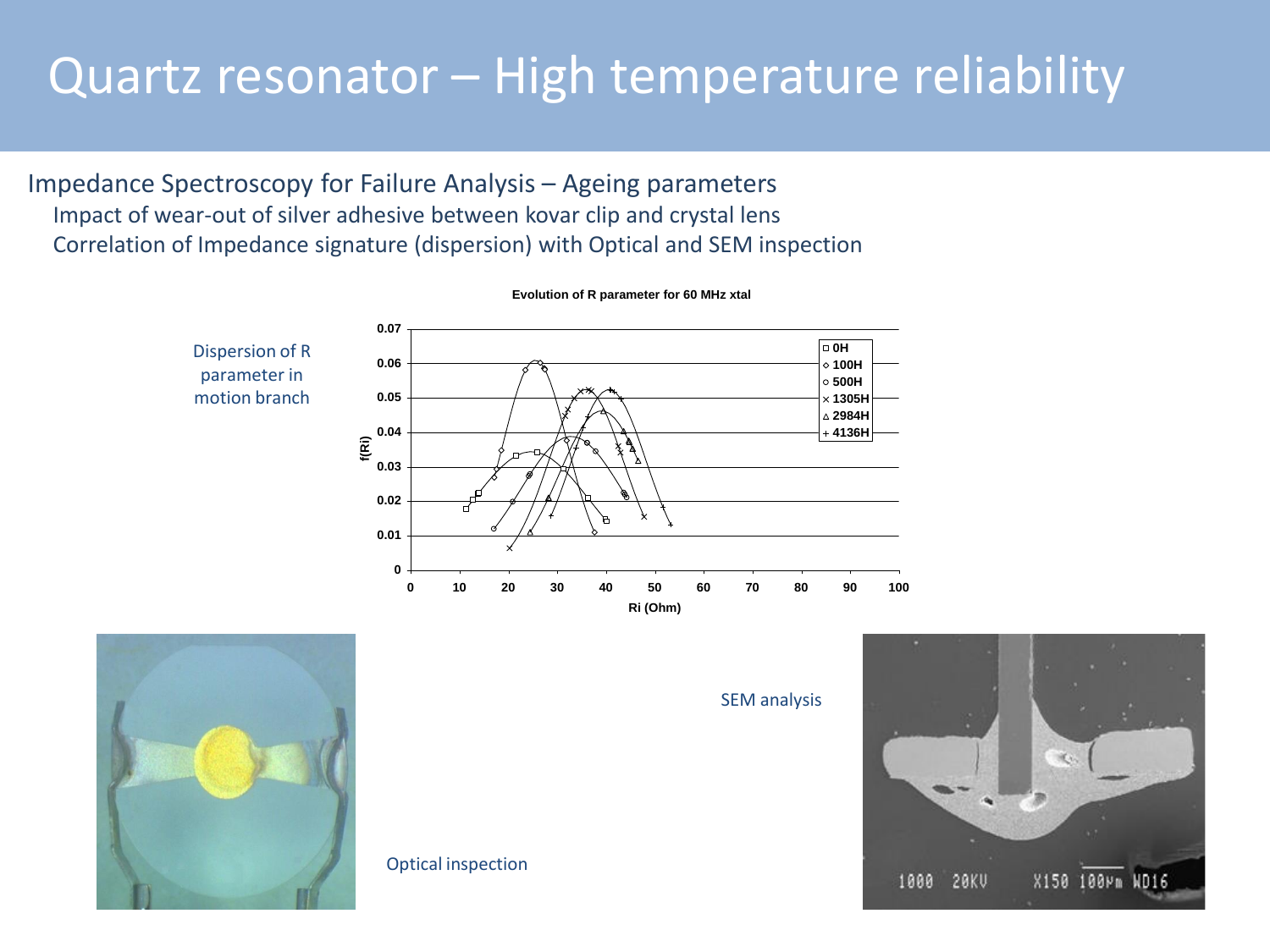### Quartz resonator – Process improvements

#### Methods

Design of Experiment (Taguchi method)

Physical analyses (RBS, Rutherford Backscattering Spectrometry) -> stabilisation of metallic layer Simulation with Finite Elements -> improvement of packaging robustness

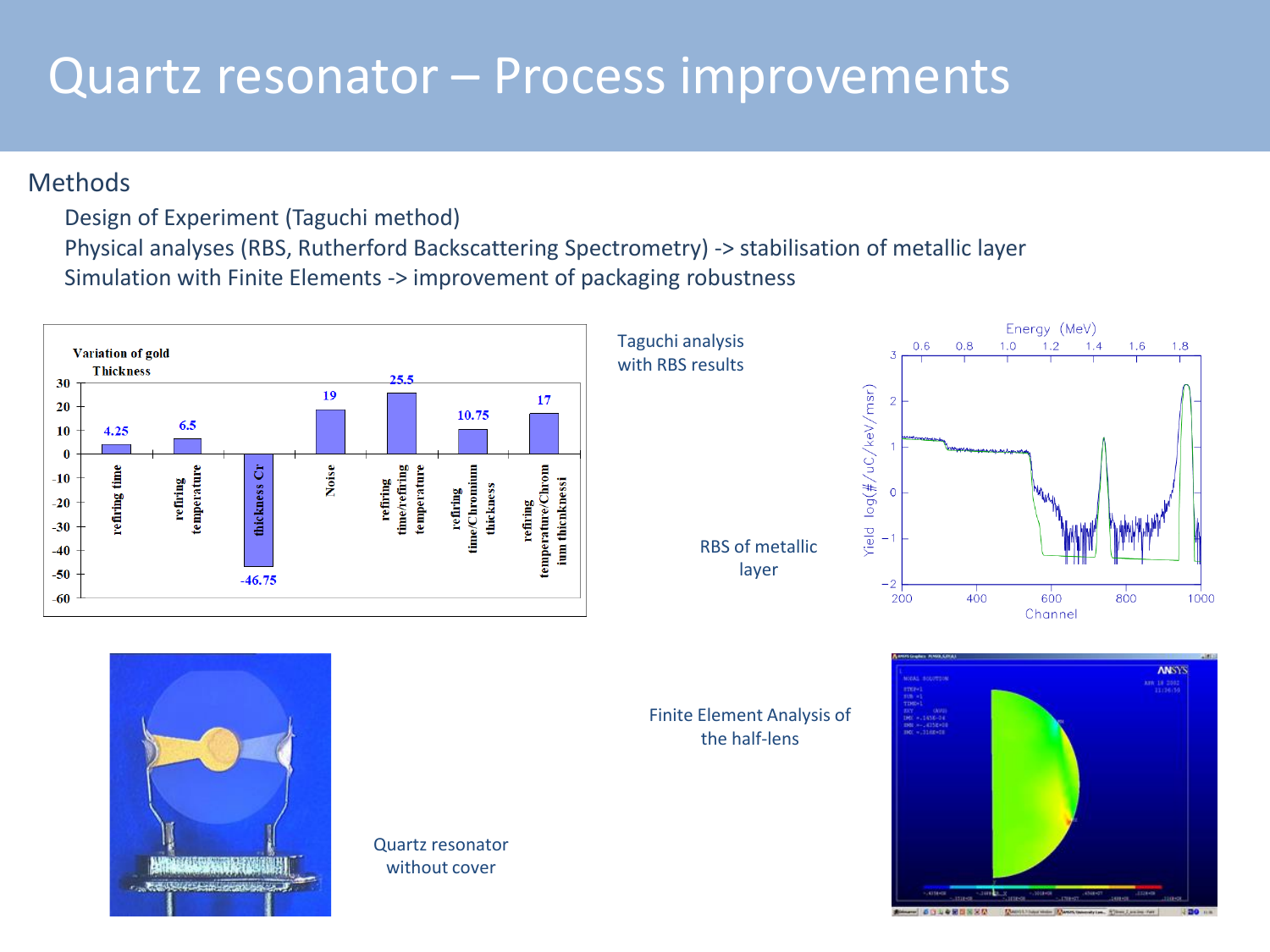### Ceramic capacitors – Detection of early failures

#### Methods

Measurement by piezoelectric Resonance in controlled climatic conditions Non Destruction Detection of defects (localisation for Failure Analysis) or criticality estimation (screening, kinetic of failure, lifetime model) before and after mounting on PCB.



Impedance analysis Impedance measurement and thermal systems





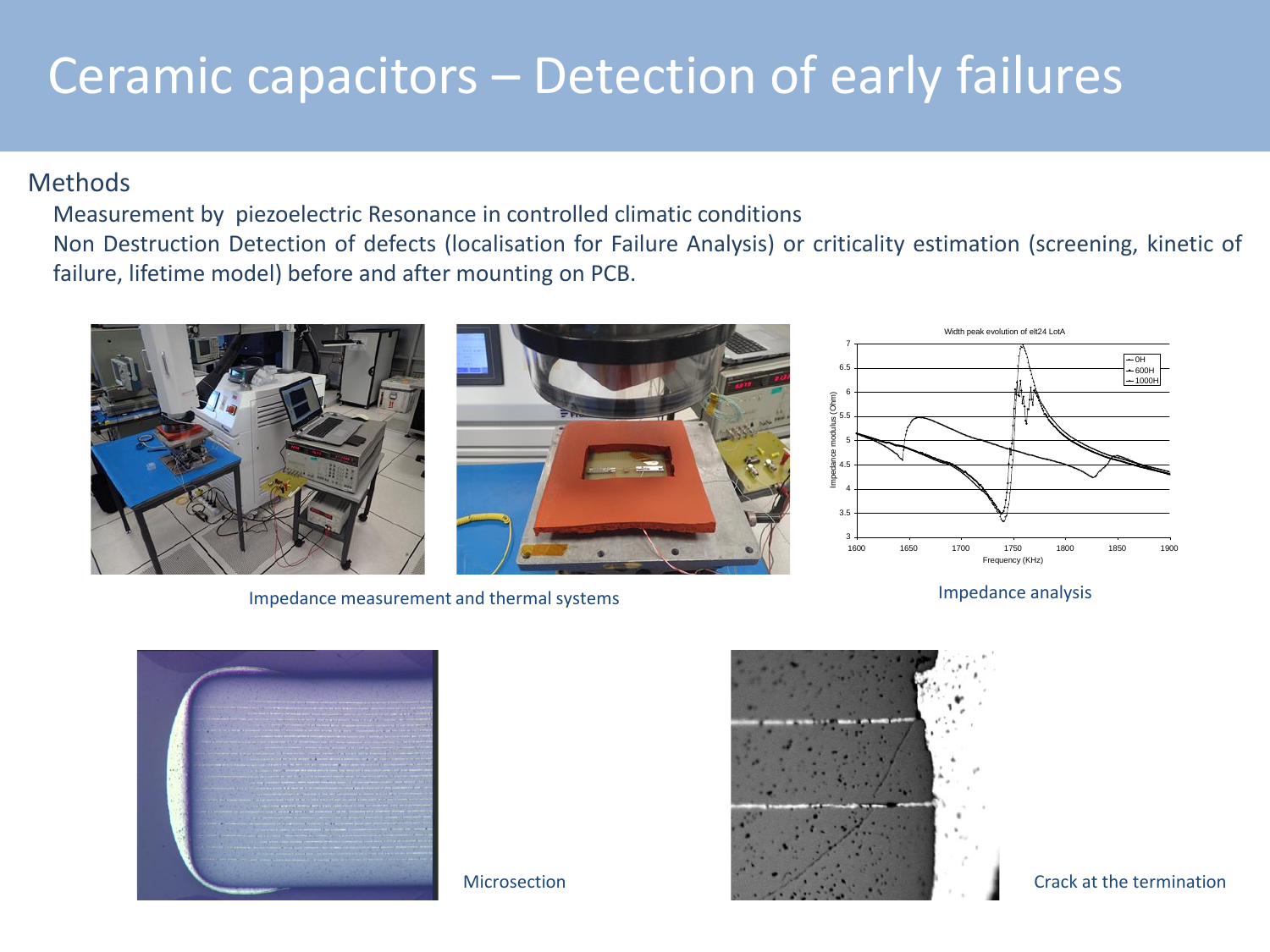# NDT – Computing for Reliability evaluation

#### Algorithms for NDT

- For Ultrasounds and X-rays
- Wavelet analysis
- Denoising / Extraction of transient
- Imaging (3D, Transformation of Radon)
- Machine Learning



*Raw Image*



*Denoised image by Wavelet*

Technological Survey for acoustic inspection systems (from MHz to GHz) and photoacoustic systems (from GHz to THz) for Space Agency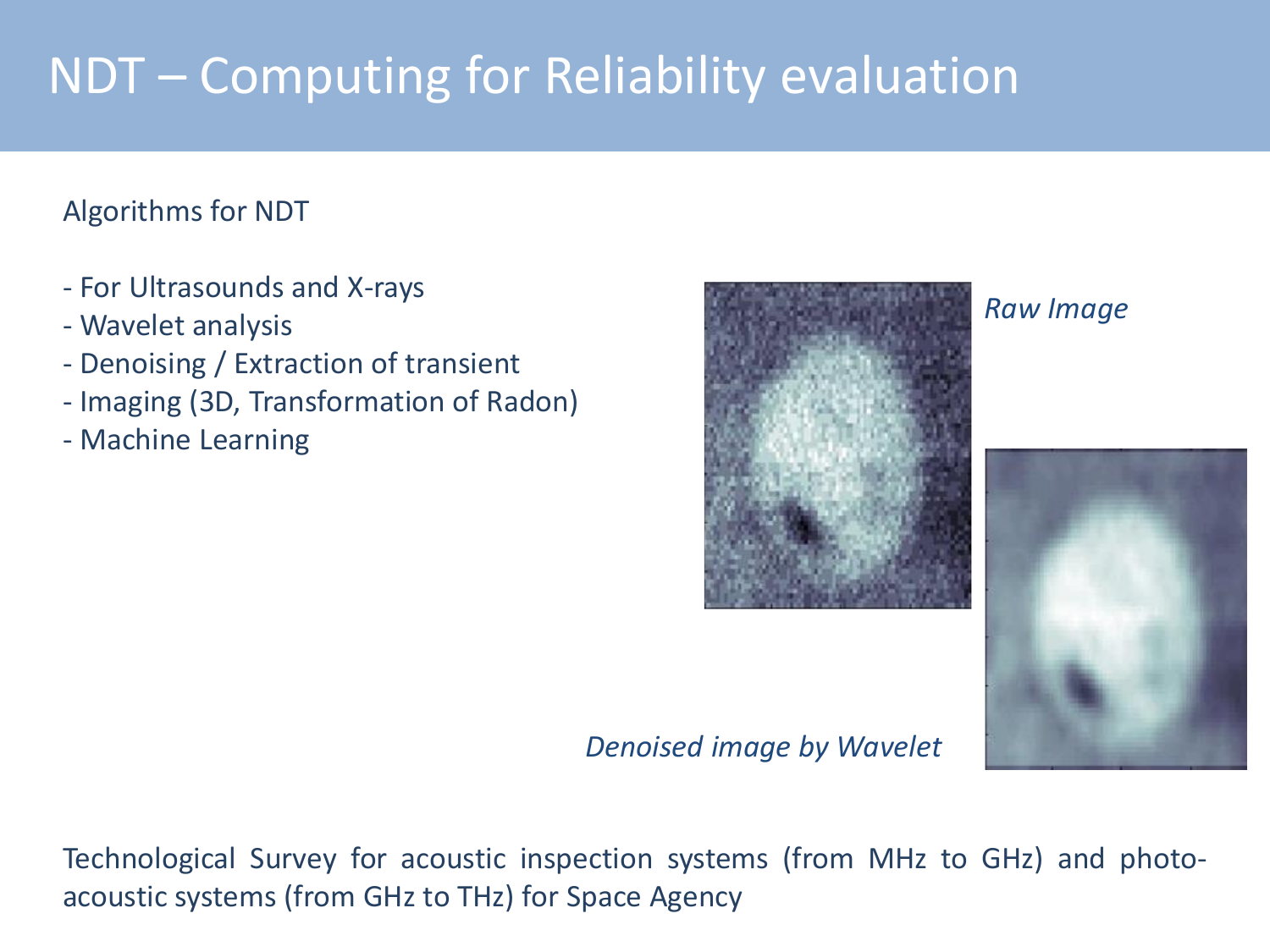### PRESENT & FUTURE

Partnership BLE – ELEMCA (materials and failure analysis).

Transition of the expertise in simulation towards open-source solutions.

Build-up of business to Nouvelle Aquitaine Region and extension to international.

Machine Learning & Big Data techniques for data analysis in reliability domain and Prognostic & Health monitoring.